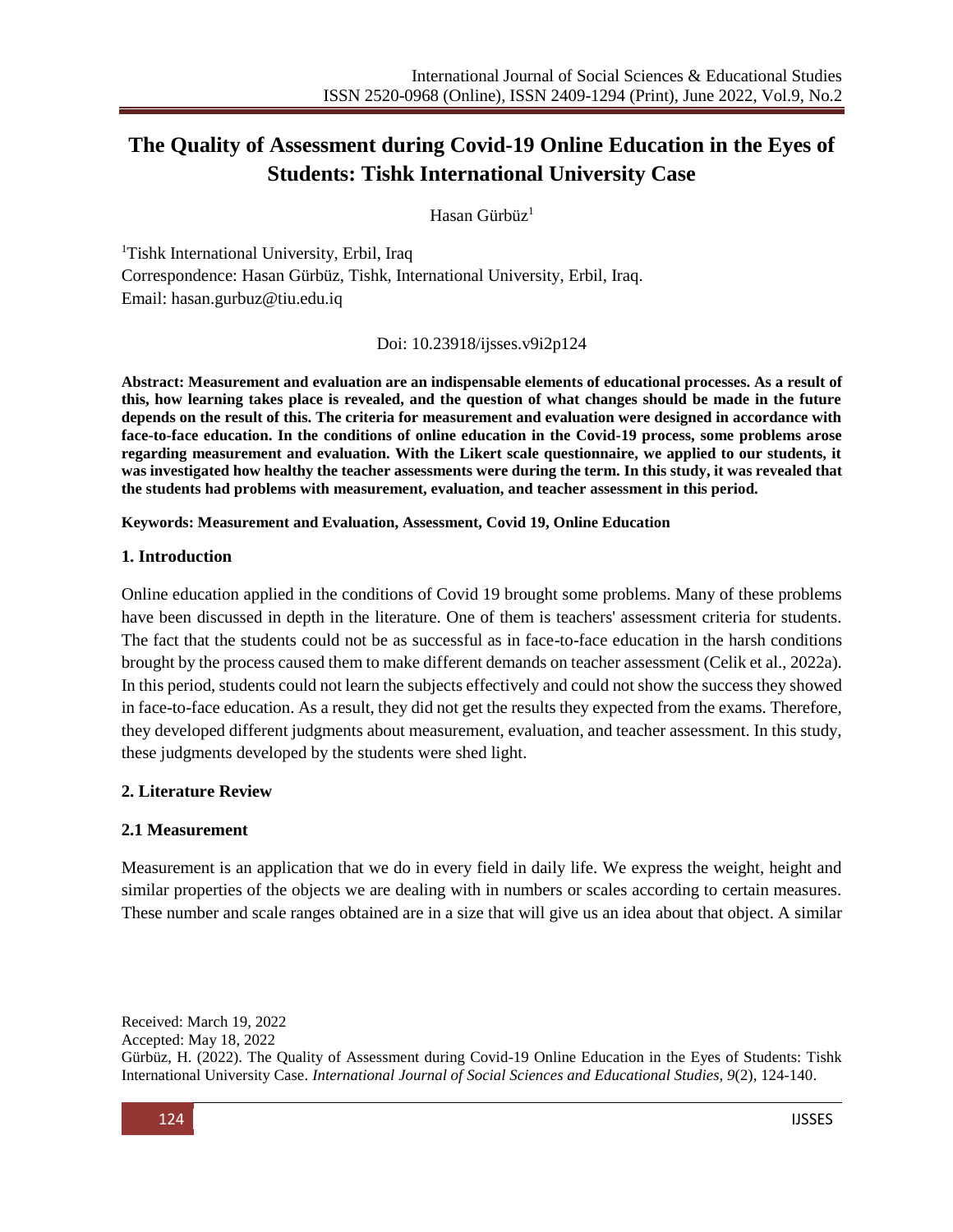situation exists in the application of measurement to the field of education. The grades given to the students in the exams and determining the success range for them are the measurement of how much the student has learned. First of all, the expression of how much the student has learned in numbers is a measurement and forms the basis for further evaluations (Lester et al., 2014).

There are other applications of measurement, the simplest definition of which can be made as above. For example, some scales have been developed to determine the reliability and validity of a survey. In addition, in social sciences, a number of tools have been developed to measure people's approaches and attitudes to a subject. For example, surveys, interviews, observations and tests, which social sciences frequently apply, are primary measurement tools. The first step to see what people's attitudes is asking them questions or observing them. At this point, the use of tools such as questionnaires and interviews are primarily for measurement purposes. Measurement is the most basic tool at some point and evaluations will be built on it (Henerson et al., 1987).

## **2.2 Evaluation**

Evaluation is a process that comes after measurement and assessment. The data we have obtained by measurement is used to determine the success range of the students. This determination is considered as an assessment. In the last process, if the student is successful, why he is successful and the reasons that affect his success are discussed. Moreover, it can be handled as an evaluation to investigate why unsuccessful students are unsuccessful and the reasons behind their failure. Evaluation refers to the process after the determination of student success or failure as a result of the measurement. At this point, the process where the decision makers focus on the students' situation, how they will be better, and with which tools they will develop better is called evaluation. Evaluation is the process of evaluating the collected information and determining new tactics and strategies accordingly (Kizlik, 2012).

The key word hidden in the term evaluation is "value". In this case, making an evaluation is entering a process and determining the value of something, and going further, making some amendments. It is to make judgments about the content or future of the issue handled together with the data collected during this process. After collecting the necessary information, the objectives, goals, standards and procedures etc., which were determined before the process, are brought together to see the effectiveness and to decide whether it is necessary to make changes. It is the name given to the situation in which we evaluate how effectively these were implemented and what changes should be made in the new situation. In addition, it is also part of evaluation where issues such as the results obtained and their suitability, accuracy and validity are discussed (Kizlik, 2012).

In fact, evaluation is geared towards processes, curriculum and materials rather than student. The evaluation discussed here is not something that only the teacher can do. It is a situation where all stakeholders in education have a say to make judgements. All in all, as a qualitative process, evaluation comes after obtaining all results.

## **2.3 Assessment**

Ulker and Yildiz (2021) argue that "to prepare students for their professional life through appropriate instruction and context, the most effective assessment types should be chosen to assess them" because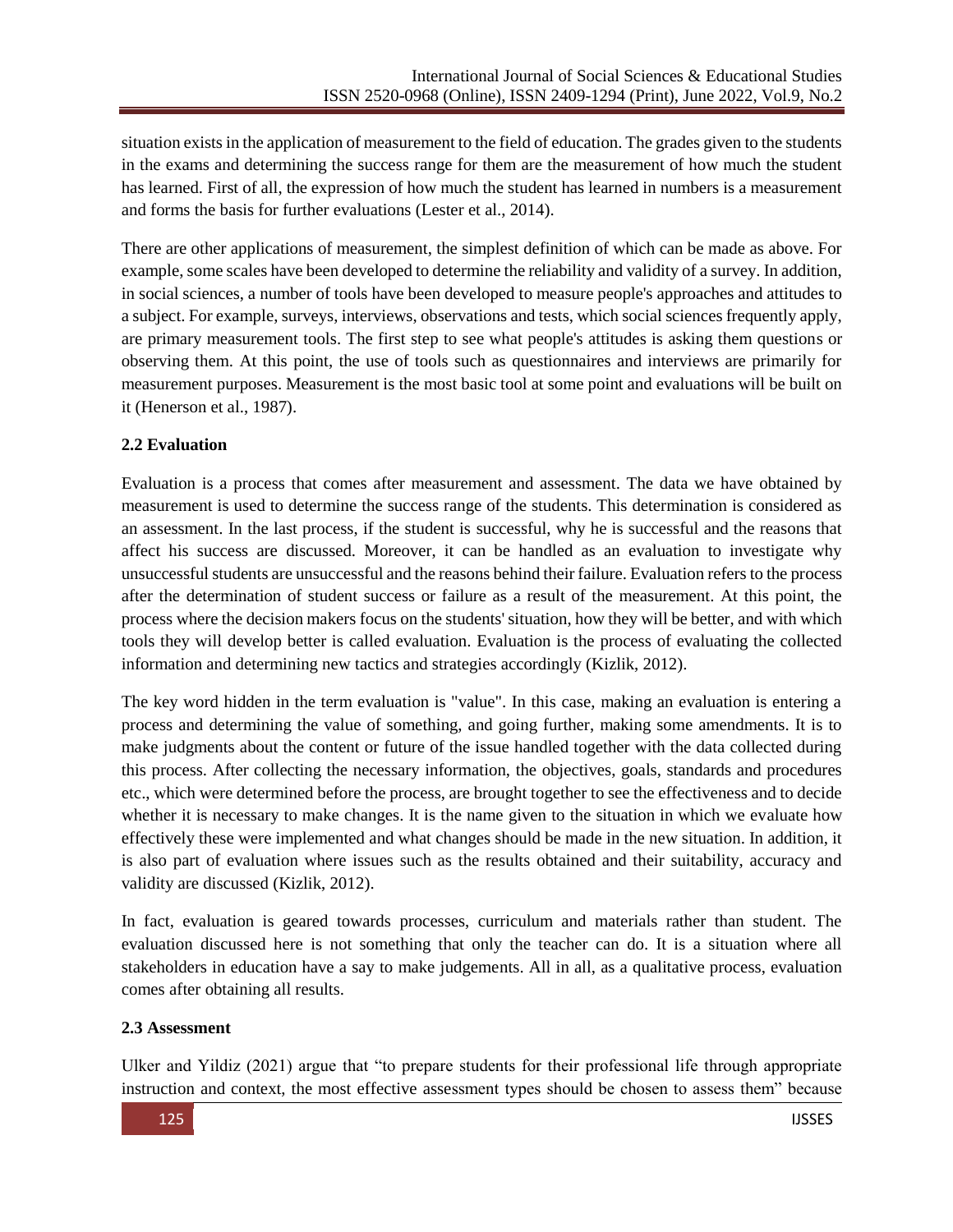assessment plays a central role in the development of learners and systematic assessment influences the learning process. (Daskan & Yildiz, 2020; Tosun & Yildiz, 2015a). In addition, assessment, in its most general terms, is a focus on student learning. Assessment is a continuous systematic process and student success is monitored during this process. This emerges through the handling of data obtained by measurement. In this process, the teacher focuses on how effectively students learn. What is desired to be achieved with assessment is to see how successful students are, as well as to improve their teaching and learning processes. At this point, assessment is used to eliminate the inconsistency between the objectives set in the curriculum and the results obtained by the students (Celik, 2019a; Hancock, 1994).

Continuous control of how much the student has learned is possible with different tools. These can be the feedback given to the student during the process, as well as the exams used to measure the student's success in the process. At this point, the assessment process is divided into two different main branches.

## **2.4 Formative Assessment**

The learning process that takes place in the classroom includes quite complex situations. The fact that some subjects are difficult for students, and they have learning difficulties emerge as situations that should be evaluated differently for the teacher. In addition, some students experience some ups and downs in their learning processes and their motivation decreases or increases. Therefore, it is difficult to motivate students in whole period of lesson time and some techniques are necessary to be followed (Tosun & Yildiz, 2015b). In addition, the course materials used for the subjects taught may sometimes not be suitable for students' learning. The evaluation of all these processes and the process of giving them feedback according to the situation of the students is called formative assessment. In this process, the teacher expresses to the students how they progress, how they can cope with the difficulties that arise, how they can adapt to the new situation, and what kind of needs they have. In the context, formative assessment is also called ongoing assessment, dynamic assessment and assessment for learning (Crooks, 2001).

Formative assessment, which will be done in any period without any time constraint in the learning processes, is indeed a living process. In this process, the support for the student can come from his classmates as well as from the teacher. The aim here is to inform the student about what he can learn more through taking into consideration the student's capacity and prior knowledge (Shepard, 2005).

Formative assessment provides important contributions to student success as it is done continuously in learning processes. In order to do this effectively, the teacher must keep the student under constant control and check how much the student has learned at certain intervals during the lesson. Thus, understanding how much the student has learned is not left to the exams at the end of the process. In this way, the teacher has the chance to intervene more quickly in the problems that arise (Fisher & Frey, 2007).

#### **2.5 Summative Assessment**

Unlike the previous assessment type, summative assessment is the exams administered at the end of a subject, unit, term or year. The results of this assessment are reported to students as grades, marks or levels. Thus, at the end of the process, it is evaluated how much the students have learned by administering the exam (Dixson & Worrell, 2016).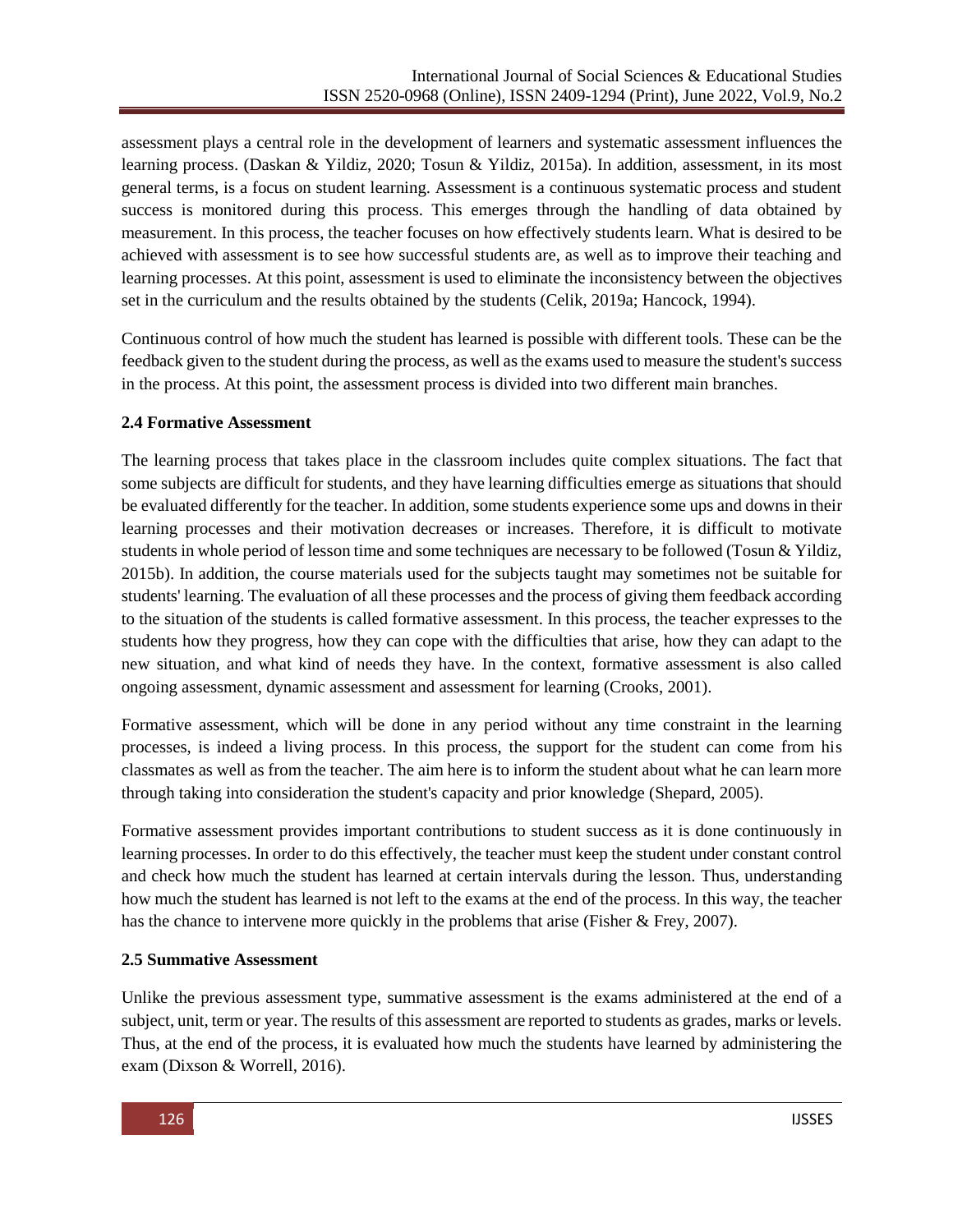Summative assessment, together with the applied tests, is the measurement of student achievement according to certain standards. It is an evaluation that is necessary for the teacher to grade the student and to put the student's success in front of them at the end of the year. However, when compared with formative assessment, it is seen that different processes operate. Summative assessment is an indispensable tool for making a formal reporting within the institution (Driessen et al., 2007).

## **2.6 Comparison of These Assessment Types**

These two assessment types differ from each other from some perspectives. We can come across various approaches of expressing the differences of these types. Fisher  $\&$  Frey (2014) offer the table below to show the difference.

|                        | Formative Assessment                            | Summative Assessment            |  |  |  |
|------------------------|-------------------------------------------------|---------------------------------|--|--|--|
| Purpose                | to make the instruction better                  | to directly measure the student |  |  |  |
|                        | and provide the student with<br>useful feedback | success by tests or exams       |  |  |  |
| Time of administering  | process throughout<br>ongoing                   | at the end of a unit, course or |  |  |  |
|                        | learning                                        | yearetc.                        |  |  |  |
| The use of the results | Students check how well they                    | Students see their grade and    |  |  |  |
| by students            | understood.                                     | compare it to the predetermined |  |  |  |
|                        |                                                 | benchmarks or thresholds.       |  |  |  |
| The use of results by  | Teacher checks how well the                     | Teacher uses it for official    |  |  |  |
| teachers               | students understood<br>and                      | grading and reporting and also  |  |  |  |
|                        | provides more instruction or                    | promoting the students.         |  |  |  |
|                        | interferes where<br>they<br>see                 |                                 |  |  |  |
|                        | necessary.                                      |                                 |  |  |  |
|                        |                                                 |                                 |  |  |  |

Table 1: Comparison of formative and summative assessment types

From a different perspective, the difference between these two types were expressed with some dichotomous terms (McAlpine, 2002).

|  | Table 2: Comparison of assessment types with dichotomous terms |
|--|----------------------------------------------------------------|
|--|----------------------------------------------------------------|

| Formative  | Summative  |  |  |
|------------|------------|--|--|
| Informal   | Formal     |  |  |
| Continuous | Final      |  |  |
| Process    | Product    |  |  |
| Divergent  | Convergent |  |  |

Informal assessment is not intended for any grade but emerges in the form of informing the student's progress in the process. The student, on the other hand, can set new strategies and goals according to the feedback given by the teacher. On the other hand, formal assessment is directly aimed at giving grades to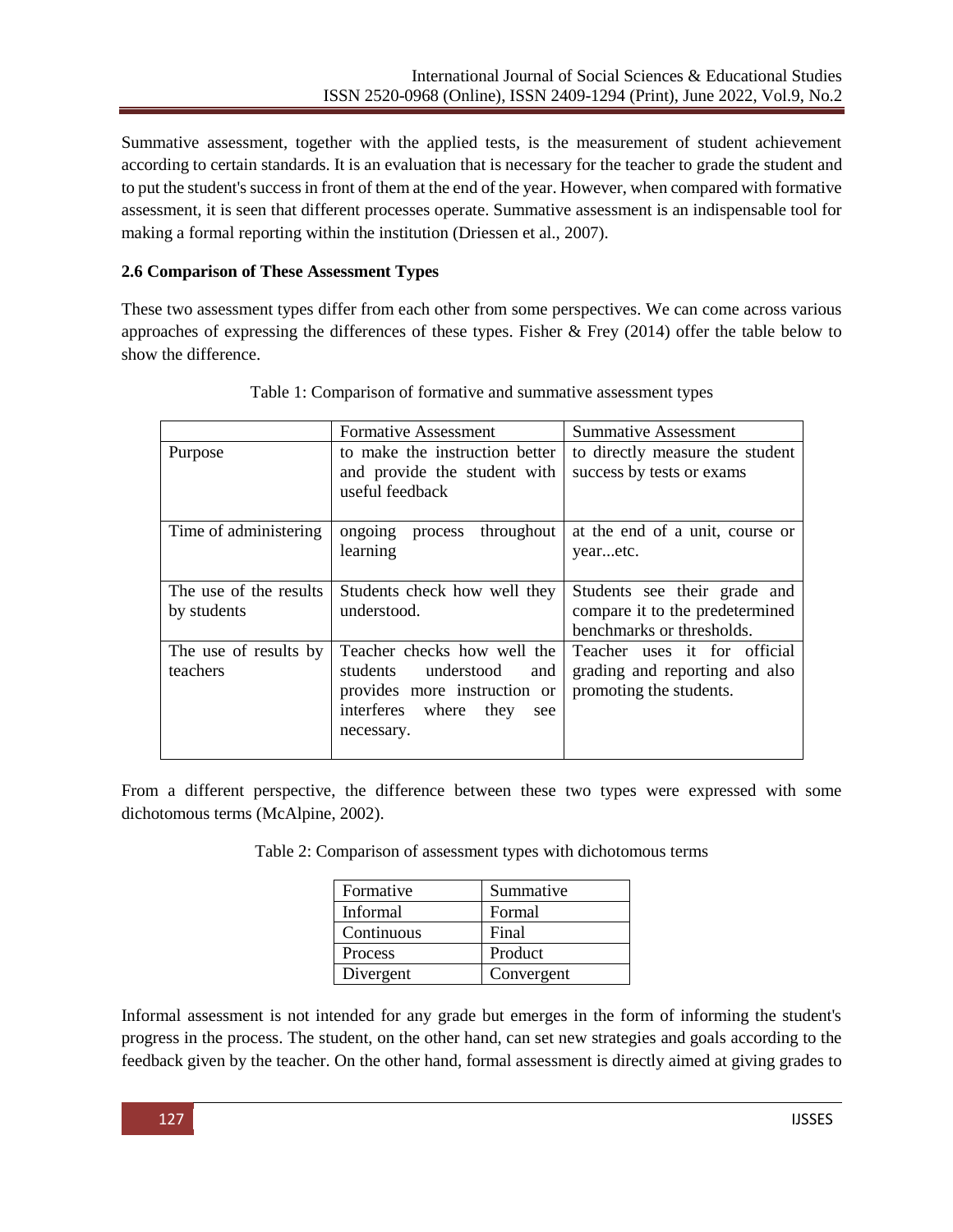students. In addition, the student's achievements are measured and how ready they are for the next stage is also shown (Ruiz-Primo & Furtak, 2007).

Formative assessment is a continuous assessment, and it comes out during the process of learning. The aim here is to reveal the strengths and weaknesses of the student and to ensure that they are better prepared for the later stages of the process. Thus, it is thought that the development processes will proceed in a healthier way. On the other hand, summative assessment is accepted as a final assessment. The aim is to grade the student according to his/her progress and to show him/her the degree to which he/she has reached the goals determined before the process (Perera-Diltz & Moe, 2014). As a process assessment, formative assessment is made to evaluate the student's changes in the process. Summative assessment, on the other hand, is a product assessment. The purpose is to show the result obtained (Taras, 2009).

Where divergent assessment is concerned, more than one solution is possible. Since the changes of the student in the process are evaluated, different solutions can be offered. Here, the student's condition is a determining factor, as well as other factors. At this point, it is more appropriate to measure the student's higher cognitive skills. Convergent assessment, on the other hand, is an assessment in which there is only one correct answer for the situation. The tests given to the students are an example of this, and the answers given by the students are the only criteria in the evaluation of their success (Celik, 2019b; McAlpine, 2002).

## **2.7 Assessment of Student Success during Online Education under Covid-19 Conditions**

Online education that became compulsory under the conditions of Covid 19 brought some problems. Although there was an important literature about online education before the process of Covid 19, compulsory online education revealed some problems (Celik et al., 2022b). While it was boring for students to stay at home all the time, it also reduced their motivation for lessons. In addition, there was a significant decrease in the course success of students who had other problems. In addition, students complained about some aspects of online education. For example, they stated that they had learned better in traditional face-to-face education, and they complained that they did not understand with the same efficiency in online education (Dutta & Smita, 2020; Celik et al., 2022c).

The decrease in the success level of students in online education was due to many other factors. As a result of this, the assessment criteria that students expected from teachers also changed (Zhang et al., 2021). However, at this point, other problems arose for teachers. The teachers, who were in contact with the students only online, could not follow their learning effectively and could not determine what they needed (Batubara, 2021; Celik, 2021).

In addition, due to the fact that students were not in a healthy communication with their friends and teachers, there was a decrease in their course success. In this case, the students demanded that the evaluation criteria for themselves be changed (Daniels et al., 2021).

It has been reflected in the literature that students and teachers had positive thoughts about online education in the pre-Covid-19 period (Al-Fraihat et al., 2020). However, the extraordinary conditions brought by the Covid-19 period have revealed some problems, and both teachers and students have been reluctant towards online education. It is possible to point out different reasons for its emergence. First of all, it can be said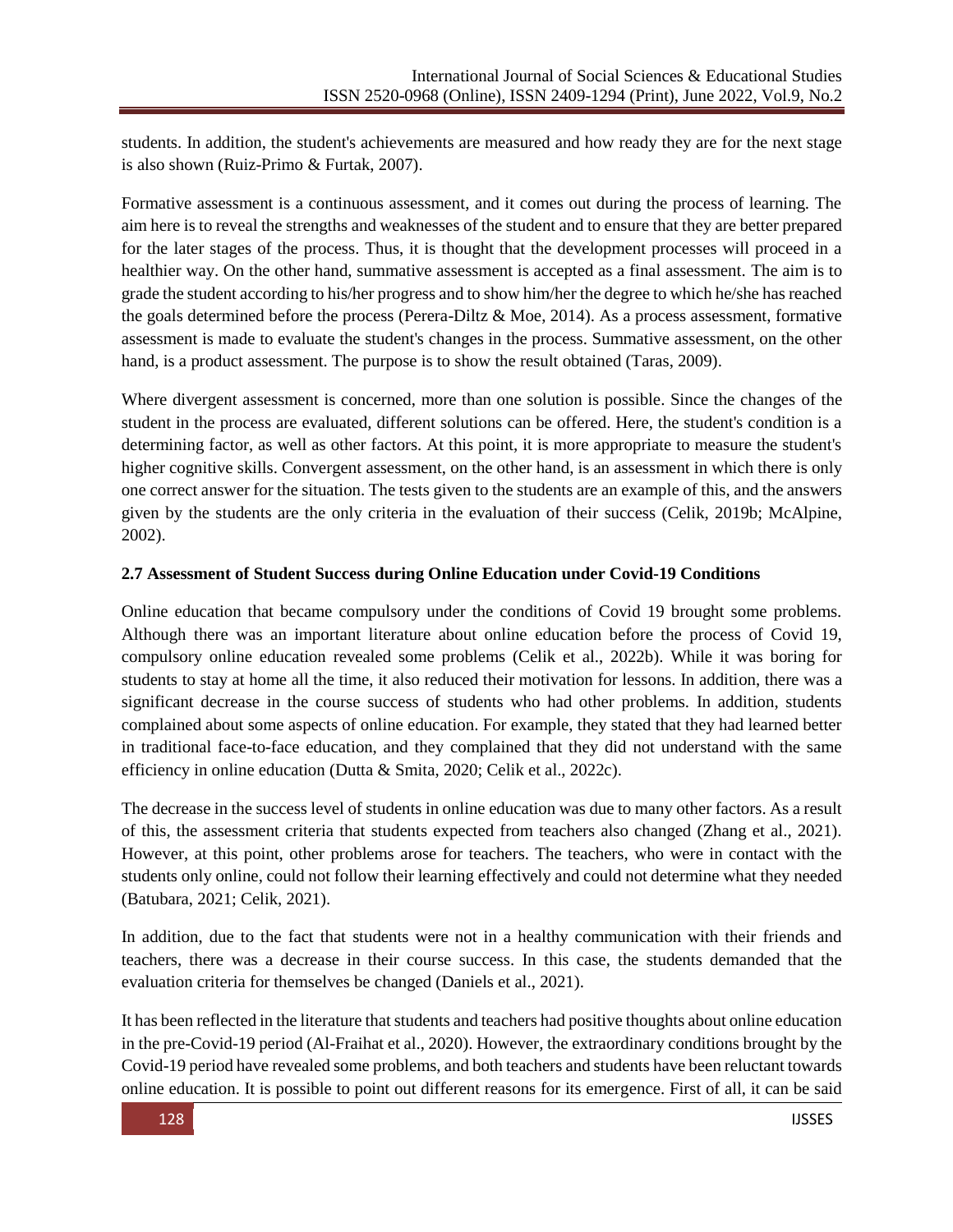that some people stay away from online education due to their personality traits. In addition, the lack of face-to-face communication in online education and the lack of trust it brings can be added as another reason. Moreover, while many factors such as facial expressions and tones of voice, in addition to the words people use in normal communication, contribute to the content of the message, people are deprived of this in online education. Therefore, problems such as boredom and insecurity due to remote communication have emerged over time (Bilgin et al., 2022; Rasheed et al., 2020).

Staying at home for a long time and the continuous prolongation of this process caused frustration on students and reduced their motivation for lessons (Wilcha, 2020). In addition, they had to face other problems brought by the process. For instance, financial problems arose in many families, and some were shaken by the deaths of very close relatives (Walsh, 2020). Furthermore, since it is very difficult for students of this age to be inactive for hours in front of the computer, this became a reason for their loss of motivation and boredom.

All these caused many students to lose their close interest in the lesson and not to understand the lesson over time. As a result, some students thought that the assessment criteria should be different. Since the students got education under difficult conditions, they thought that the assessment criteria that should have been applied in the normal period were not appropriate (Assunção Flores & Gago, 2020).

In addition, the activities and experiments that should be done especially in practical lessons could not be done in this process, which made it difficult for students to understand the subjects. Under these conditions, a significant part of the students complained that the tests that should have been done under normal conditions were applied to them during this period (Henaku, 2020).

Students have expressed many complaints about online education during the covid-19 outbreak. Among these complaints, it can be said that the assessment criteria remained in the shadow of the others. However, this study aims to shed light on this dimension as well as other dimensions of the problems brought about by online education.

## **3. Methodology**

## **3.1 Research Model**

In this study, 24 first- and second-year students studying at the faculty of education at Erbil Tishk International University were used. A survey was applied to the students in accordance with the Likert scale, and in this survey, first of all, the students were asked whether they had any problems in the online lessons during the covid-19 period. After obtaining the necessary data on this issue, we investigated if the assessment was appropriate in the form of exams and tests applied to them by the teachers in the other questions of the questionnaire. After the data were collected, the students' answers were put into statistics in the Microsoft Excel program and the data were evaluated using the descriptive statistics method.

## **3.2 Sampling**

In this study, 1st and 2nd year students of Tishk International University education faculty were used. These students are 24 people in total. The reason why these students were selected for the survey was that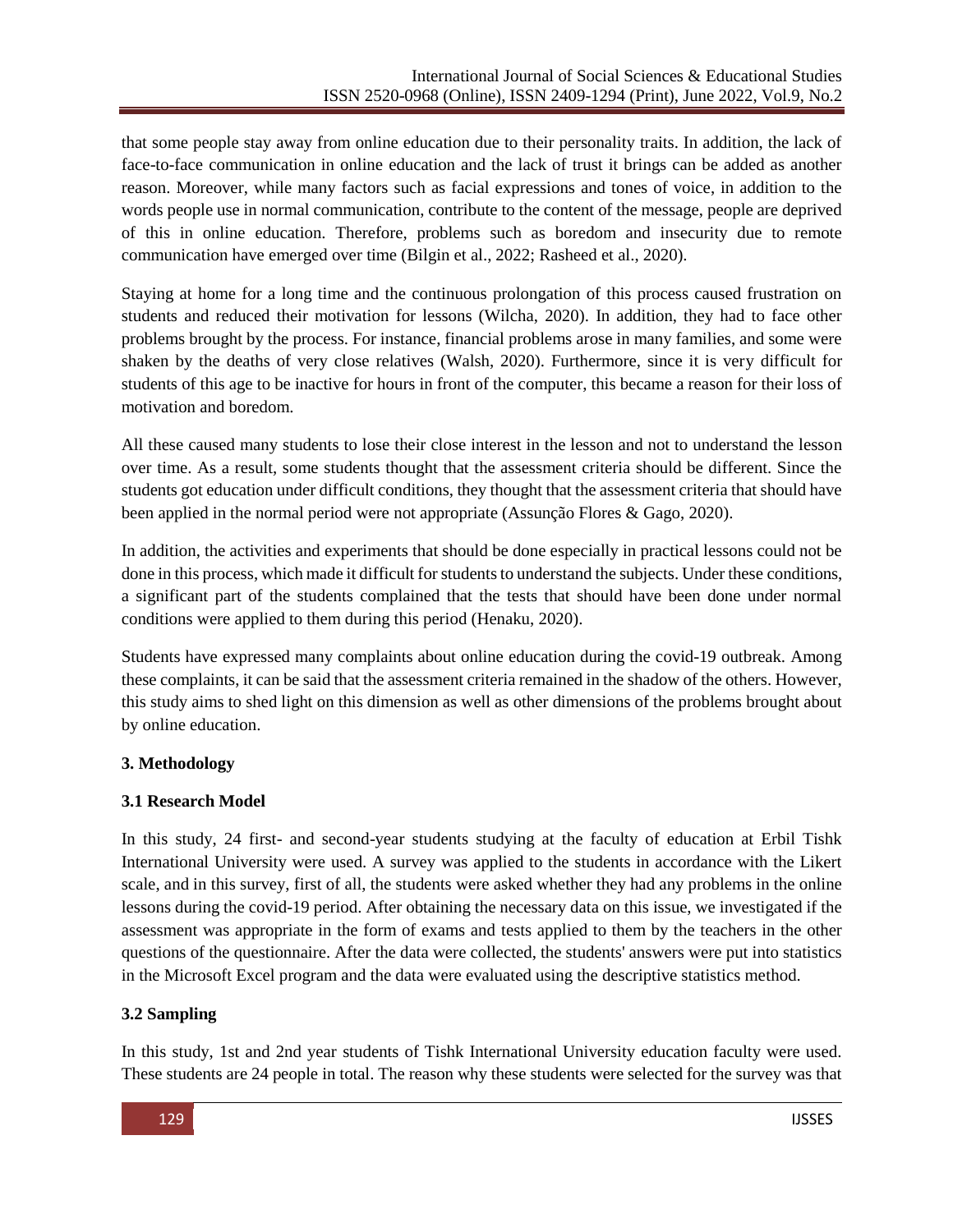these students were 12th grade high school students when online education started in 2020. Since they were senior students, we can state that the university exams they targeted motivated these students more than all other students. Therefore, the conditions experienced by these students were different from the others. Especially in this country, the grades taken from the state exams held at the end of the year at university entrance are important, as well as the diploma grade of the students. Therefore, these students were more sensitive to assessment criteria.

## **3.3 Data Collection**

In this study, data were collected by applying a questionnaire in accordance with the Likert scale. First of all, the students were asked about the difficulties they experienced in online education. Then, depending on these difficulties, it was asked how appropriate the assessment criteria were. The collected data were put into statistics and evaluated with the descriptive statistics method.

## **4. Findings**

The difficulties experienced by the students during the online education period, which emerged under the conditions of Kovid-19, were examined with the survey questions. After revealing these difficulties, the suitability of the assessment criteria applied to the students was investigated. In this context, students were first asked about the difficulty level of the courses they took during the online education period compared to the courses they took in the previous face-to-face education period. As we encounter in the literature, students stated that online education is very difficult under the influence of many factors. The answers we received in the question we directed to our students are as follows.





14 out of 24 students (58%) stated that it is more difficult to understand the lessons in the online education period. 8 students (33%) expressed a negative opinion on this issue. As can be seen, the majority of the students stated that it is more difficult to understand the lessons in the online term.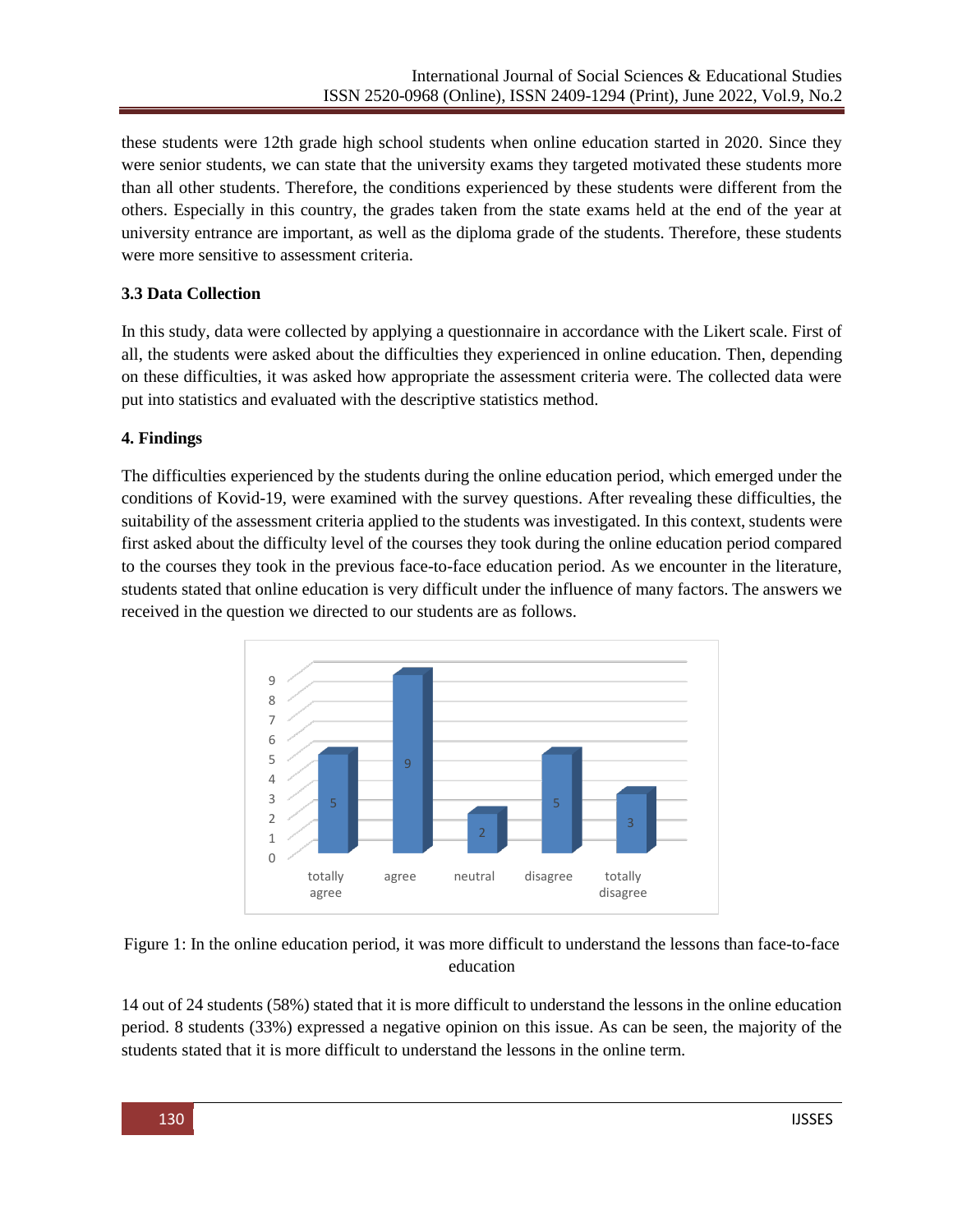One of the important problems of the students about the lessons in this period is that they missed some lessons. The reasons behind this may be different. For example, sometimes it can happen because they are bored with the lesson, and sometimes it can be because of internet connections. It can even be said that the internet causes problems even during the lesson. In this context, we got the following answer in the question we asked the students about the subject.



Figure 2: I missed some classes during the online education period

Eight students (33%) stated that they did not experience any problems in this regard. On the other hand, 12 students (50%) showed that they had some problems. As can be seen, a significant part of the students missed some classes under different conditions.

In the next question, students were asked whether they learned the lessons effectively during the online education. As seen in the answers above, the students had difficulties in the lessons and missed some lessons. In this case, this question gains more value in the face of the previous questions.



Figure 3: I think that I learned the subjects efficiently in online education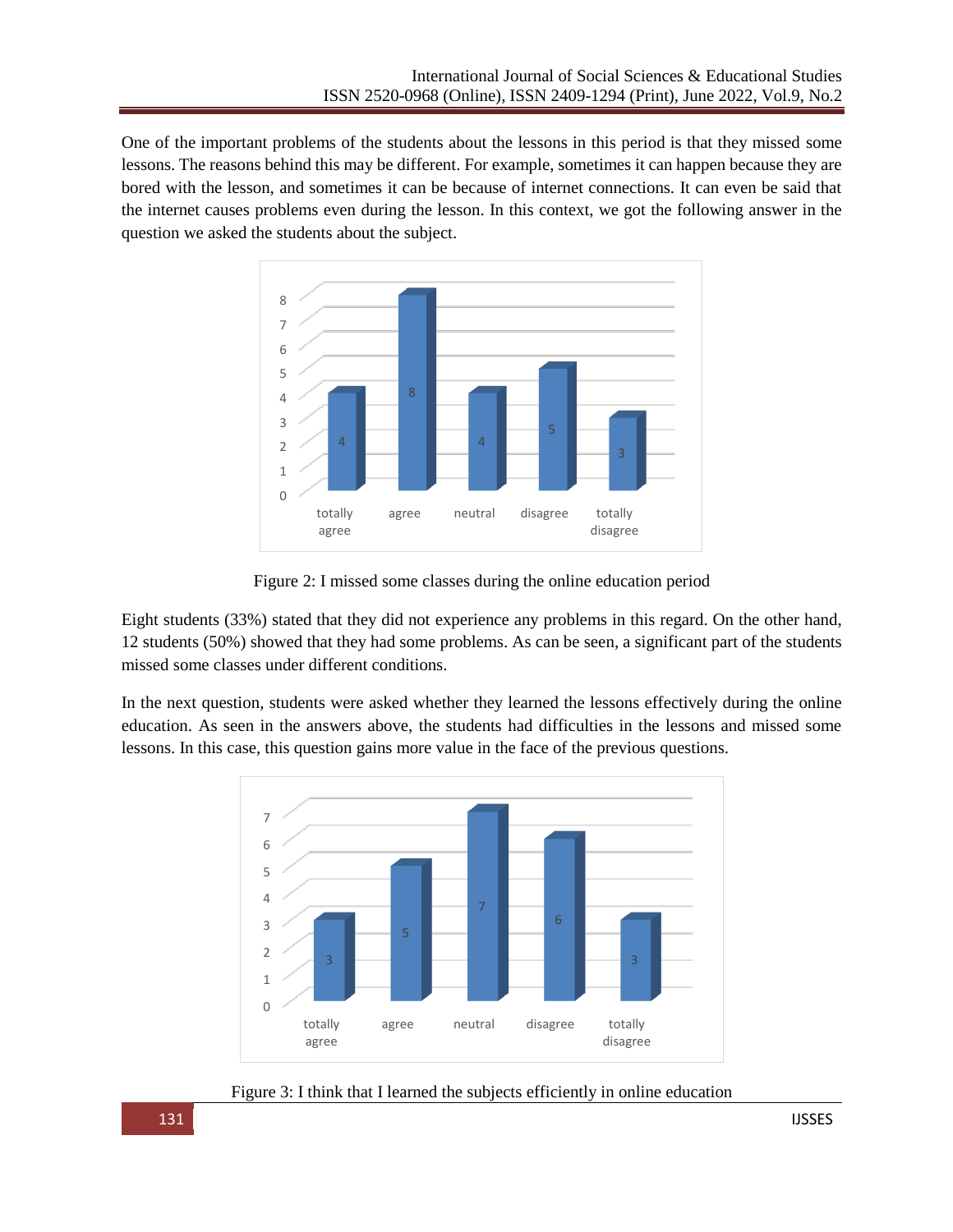Only 8 (33%) of our students stated that effective learning took place during the online education period. On the other hand, 9 students (38%) stated that they could not learn effectively. 7 students (29%) remained neutral on this issue. It is remarkable that the students who declared neutral opinions on this question were so high. In fact, it can be considered as an indication that they may have experienced some problems as well.

Since these students were high school seniors at that time, they needed to learn all the subjects effectively because all the subjects they learned in the lessons had the potential to appear as questions in the university entrance exam. Therefore, the learning objectives set in the lessons were very important for these students. In this context, students were asked whether they could achieve the learning objectives effectively.



Figure 4: I think that I have effectively accomplished the learning objectives in online education

According to the results obtained, 6 of the students (25%) stated that they achieved the learning objectives effectively. On the other hand, 14 students (58%) expressed a negative opinion on this issue. The needs of these students to learn all the subjects completely and the tests they took at the end of the subjects gave them important ideas on this issue. It is seen here that they could not effectively achieve the learning objectives in online courses.

One of the main problems of students is that some courses are not entirely suitable for online education. For example, in courses such as Mathematics and Physics, which are quite difficult for them, needs emerged that online education could not meet. To test the accuracy of this assertion, we asked the students the next question.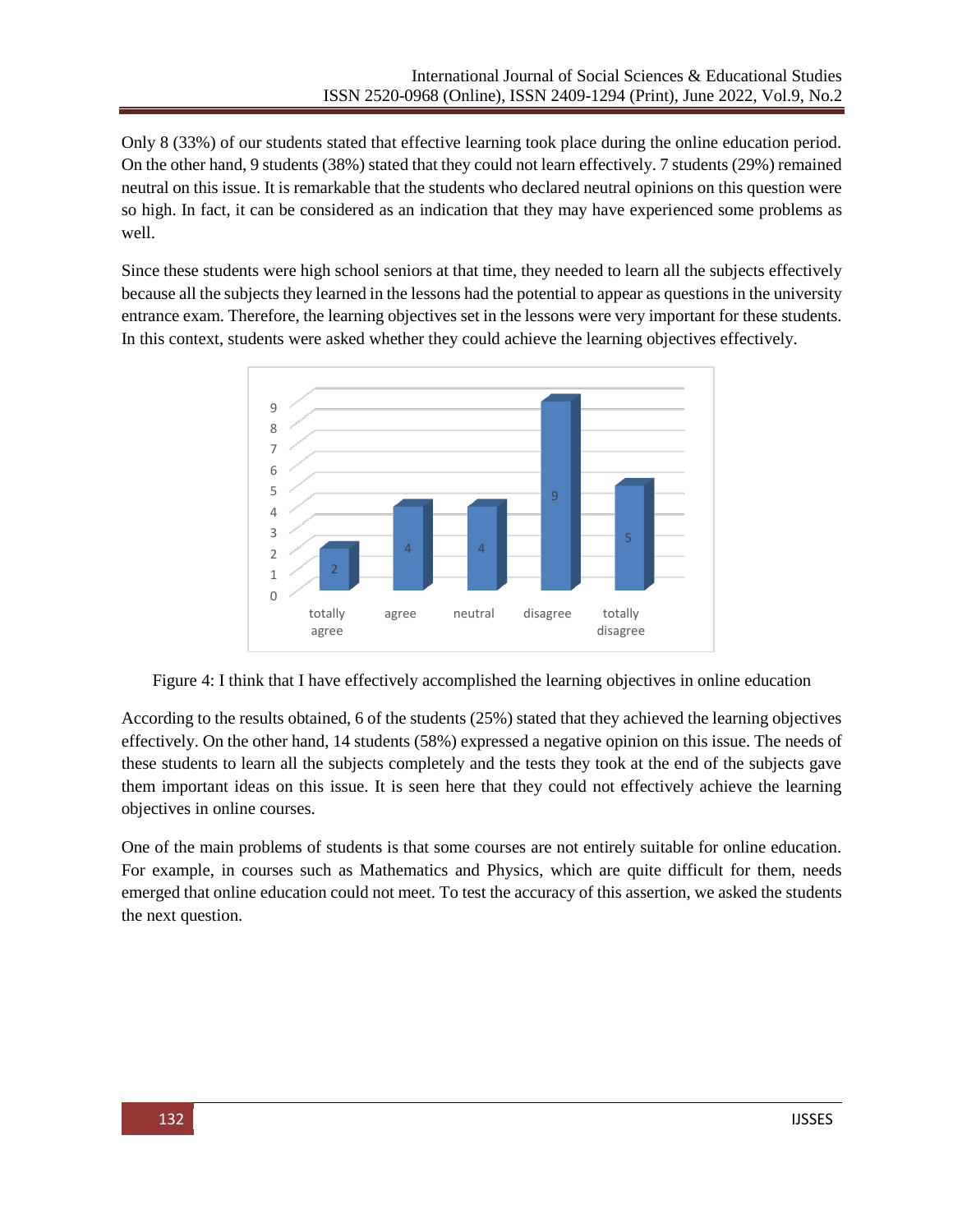

Figure 5: I think that some subjects are not suitable for online education

14 of the students (58%) stated that some courses are not suitable for online education. On the other hand, 8 students (24%) think differently on this issue. The number of students who think that some courses are not suitable for online education is quite high. As it can be seen from here, the students also experienced some problems in this regard.

In the next question, we asked whether the students were learning effectively, depending on the above question.



Figure 6: That's why I think I didn't learn the lessons well

As the statistics show, 10 (42%) of the students stated that they could not learn effectively due to the above reason, while 7 students (29%) stated that effective learning took place. Likewise, 7 other students remained neutral on this issue. Therefore, it is possible to talk about a confusion among these students.

While the questions so far have focused on determining how effectively students have learned, the next questions have focused on determining how well the exams they took at the end of these courses were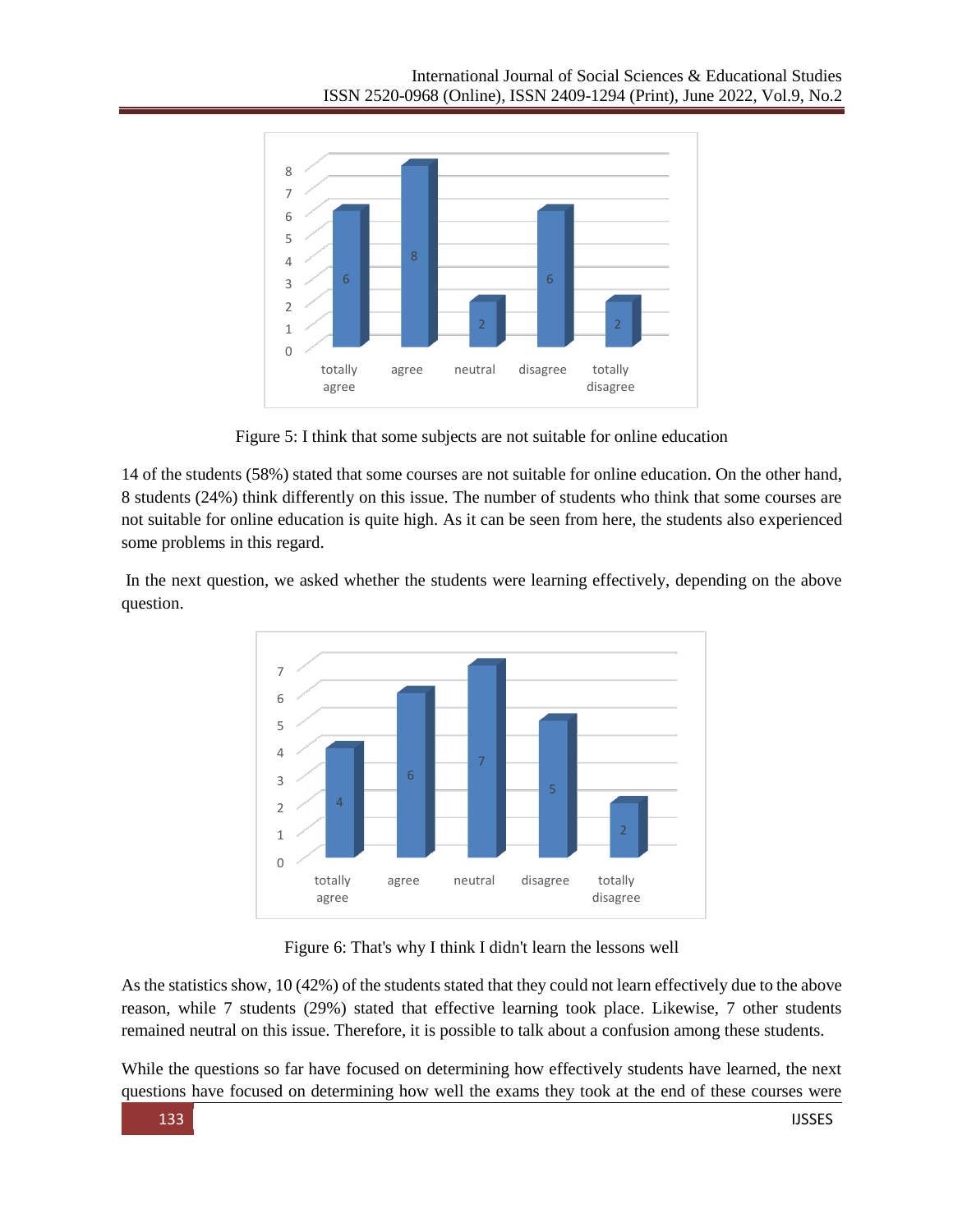suitable for the extraordinary conditions in online education brought by Covid 19. In this context, the students were asked the next question. At this point, the problem that they could not get the results they expected from the exams came to the forefront because they did not understand the lessons well.



Figure 7: Since I did not understand the lessons well, I did not get the results I expected in the exams

15 of the students (63%) said that they did not get the grades they expected from the exams because they did not understand the lessons well. Only 5 students (21%) stated that they did not encounter such a problem. Therefore, it is seen that the majority of students have problems in this regard. It is also seen here that the exams given to the students during this process did not meet the needs of the process and were negatively received by the students. The same application of the exams designed for face-to-face education caused problems.

In this context, students were asked whether measurement and evaluation should be rearranged in accordance with online education conditions.



Figure 8: Measurement and evaluation should be rearranged in accordance with online education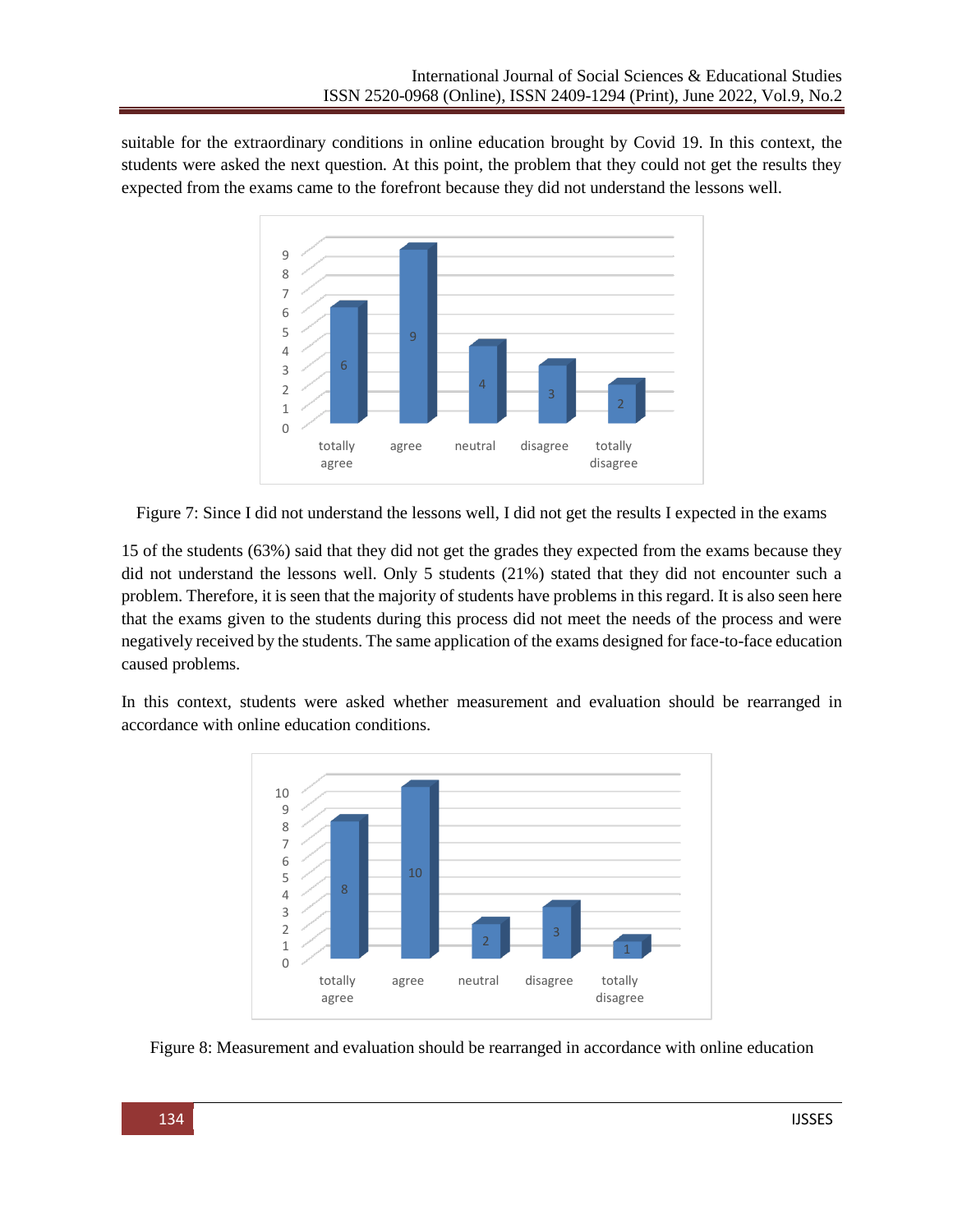18 students (75%) think that such an arrangement is necessary. We see that some shortcomings of online education in Covid-19 conditions, in terms of both technological inadequacies and curriculum and materials, have been revealed in the literature. Accordingly, it is seen that the measurement and evaluation are seen by the students as not being suitable for the conditions.



Regarding the subject, we asked whether online exams reflect the real success of students.

Figure 9: I think that online exams do not reflect my real success

15 students (63%) think that online exams do not reflect their real success. Therefore, it seems that exams, which are an important measurement and evaluation method, have some problems in online education.

Another problem with online exams is that students are very open to cheating. As it is possible to find the answers to some questions quickly by surfing the Internet, the reliability of the exam has emerged as an important problem. At this point, we asked the next question to determine what students think about this aspect of online exams.



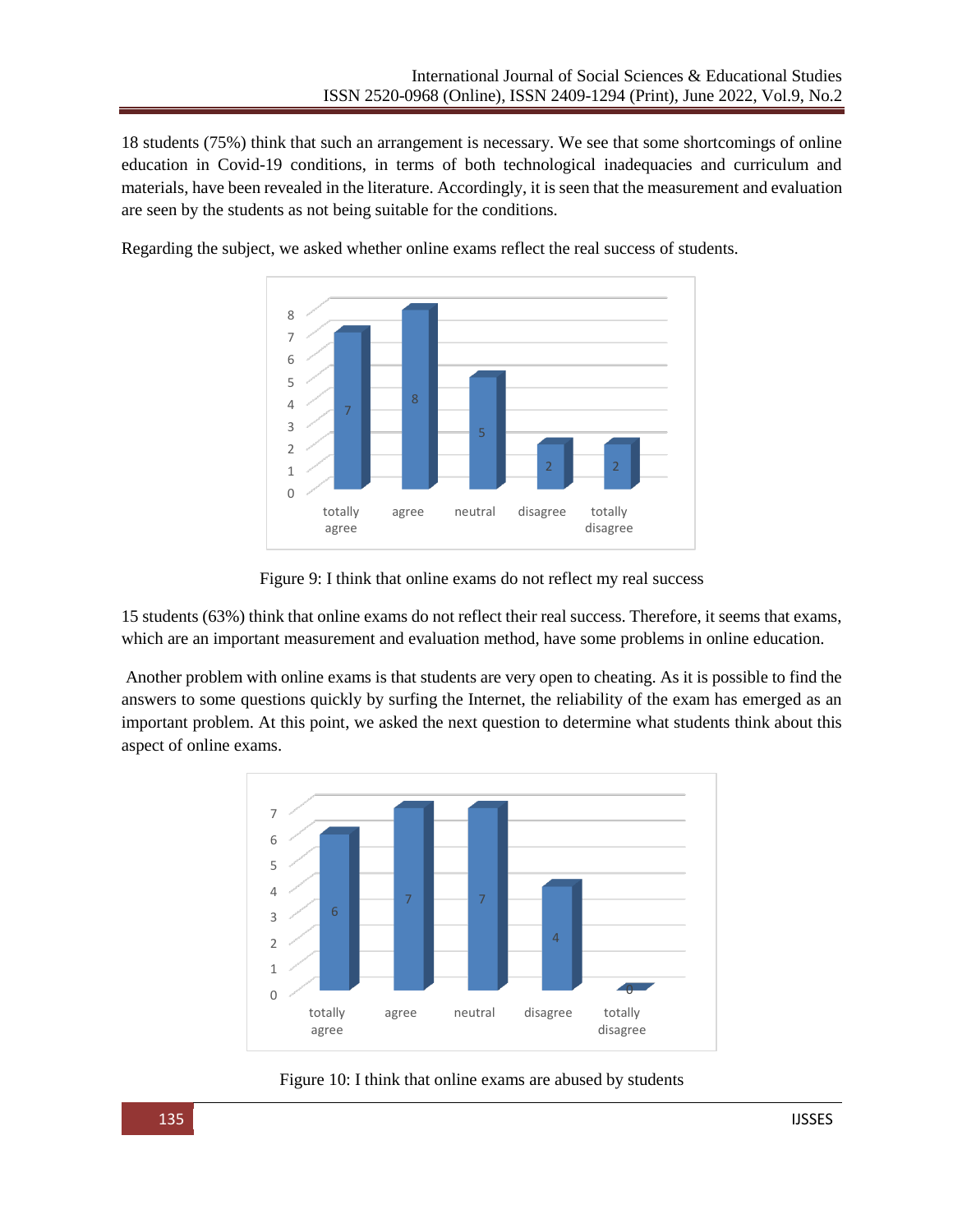13 students (54%) stated that online exams were abused by students. Therefore, it is seen that exams pose a problem in the online education period in terms of this dimension. Another remarkable point here is that 7 students (29%) declared neutral opinions. In fact, we can assume that they do not want to reveal some points on this issue.

## **5. Discussion**

Compulsory online education during the Covid-19 process has brought some problems. Although the literature on online education has generally developed positively in the previous period, the experiences in this period have revealed many problems regarding online education in many aspects. While different studies underline the different aspects of these problems, the measurement and evaluation that should be done at the end of the education has not been emphasized much. Therefore, this study focuses on how the measurement and evaluation issue was realized from the eyes of the students in the online education process.

In order to understand all aspects of the issue, we first started by asking questions about online education to the content of the questionnaire we applied to the students. First of all, when we asked whether the courses in online education were more difficult than face-to-face education, a significant portion of the students stated that online courses were more difficult. In addition, during the process, it is seen that the students missed some classes as a result of both internet interruption problems and the boredom of the students. Accordingly, they complained that they could not learn some lessons effectively. In addition, there are some students who stated that they could not achieve the learning objectives effectively.

Another factor that negatively affected student success in this process was that some courses were not suitable for online education in terms of content. In the questionnaire we directed to the students, it is seen that the students think in parallel with this. Accordingly, the students stated that they could not learn some lessons well.

In the first part of the questionnaire, the issue of how effectively the students learned the online lessons was investigated, while in the next part, it was determined that they could not get the exam results they expected due to the problem of not being able to learn the lessons effectively. It should be noted that the exams administered to the students in this process did not meet the expectations of the students. The application of the exams prepared especially for face-to-face education caused problems. Accordingly, a significant portion of the students stated that online exams did not reflect their real success.

We asked the students a question that will be the summary of this study. In this question, it was asked how they approached the idea that measurement and evaluation should be rearranged according to online education. Most of the students believe that such an arrangement is necessary at this point. Thus, it was seen in this survey that the measurement and evaluation in the online education process were not welcomed by the students.

Finally, students were asked whether online exams were abused by students. The aim here was that students had a very high chance of cheating in online exams. Finding the answers to some questions with a short internet search damages the reliability of the exam. A significant portion of the students stated that these exams were abused by the students. Therefore, it is seen that measurement and evaluation in the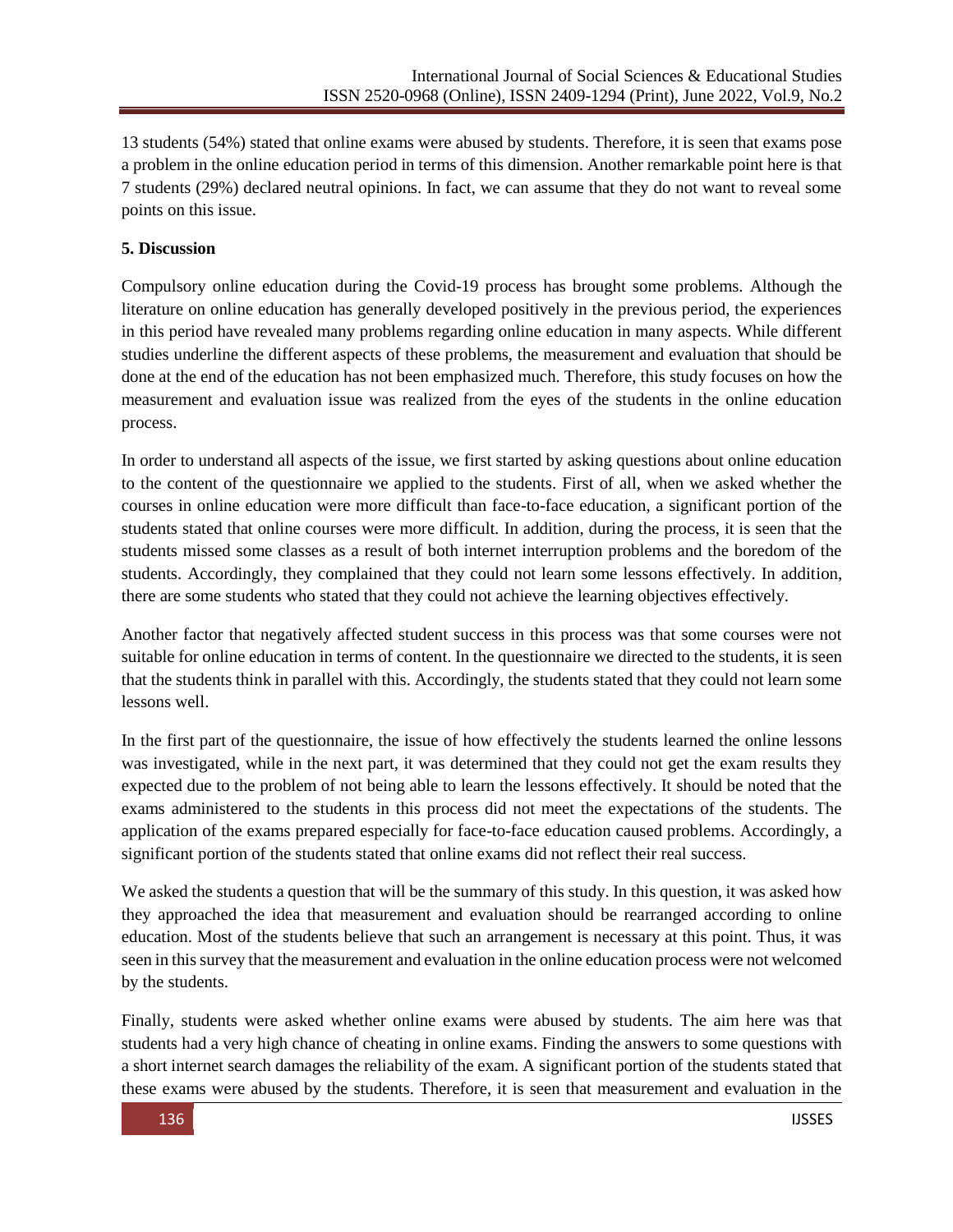online education process poses a problem not only in terms of students' learning, but also in terms of exam reliability.

#### **6. Conclusion**

Many problems brought by online education in the Covid-19 process have been reflected in the literature. However, among these, the problems related to measurement and evaluation were not mentioned much. Despite the fact that online education has been discussed a lot in the last few decades, the problems related to the issue were clearly seen in the covid-19 process. As discussed in this study, measurement and evaluation is one of these problems. It has been shown in different aspects that the exams prepared under the conditions of face-to-face education are not very suitable for the conditions of online education.

This study was conducted only on students studying at a private university. Conducting the study in other groups may yield different results. These students had the concerns such as university entrance exams that require their motivation during that period, it is likely to give different results on students who do not have such a concern.

## **References**

- Al-Fraihat, D., Joy, M., & Sinclair, J. (2020). Evaluating E-learning systems success: An empirical study. *Computers in Human Behavior*, *102*, 67-86.
- Assunção Flores, M., & Gago, M. (2020). Teacher education in times of COVID-19 pandemic in Portugal: national, institutional and pedagogical responses. *Journal of Education for Teaching*, *46*(4), 507-516.
- Bilgin, R., Çelik, B., & Yıldız, Y. (2022). Economic Impact of Online Education during Covid 19 Process on Students: Tishk International University Case. *Canadian Journal of Educational and Social Studies, 2*(2), 70-83.
- Batubara, B. M. (2021). The Problems of the World of Education in the Middle of the Covid-19 Pandemic. *Budapest International Research and Critics Institute (BIRCI-Journal): Humanities and Social Sciences*, *4*(1), 450-457.
- Celik, B., Yildiz, Y., & Bilgin, R. (2022a). Perceptions and recommendations of foreign language teachers to prevent children violence and abuse: A case study in Tishk International University students in Erbil, Iraq. *Problems of Education in the 21st Century, 80*(1), 82.
- Celik, B., Yildiz, Y., & Bilgin, R. (2022b). The views of instructors in foreign language teaching with distance education model during the Covid 19 pandemic process: A study at Tishk International University in Erbil, Iraq. *International Journal of Social Sciences & Educational Studies, 9*(1), 148-176.
- Celik, B., Darici, N., Yildiz, Y., & Yucedal, H. M. (2022c). Psychological Effects of Online Education during Covid 19 Process on Students: Tishk International University Case. *Canadian Journal of Educational and Social Studies, 2*(2), 55-69.
- Celik, B. (2021). Prospective Foreign Language Teacher Candidates' Views on the Use of Communication Technologies in Foreign Language Education and Their Self-Efficacy Beliefs: Case of Erbil, Iraq. *International Journal of Social Sciences & Educational Studies, 8*(1), 59-72.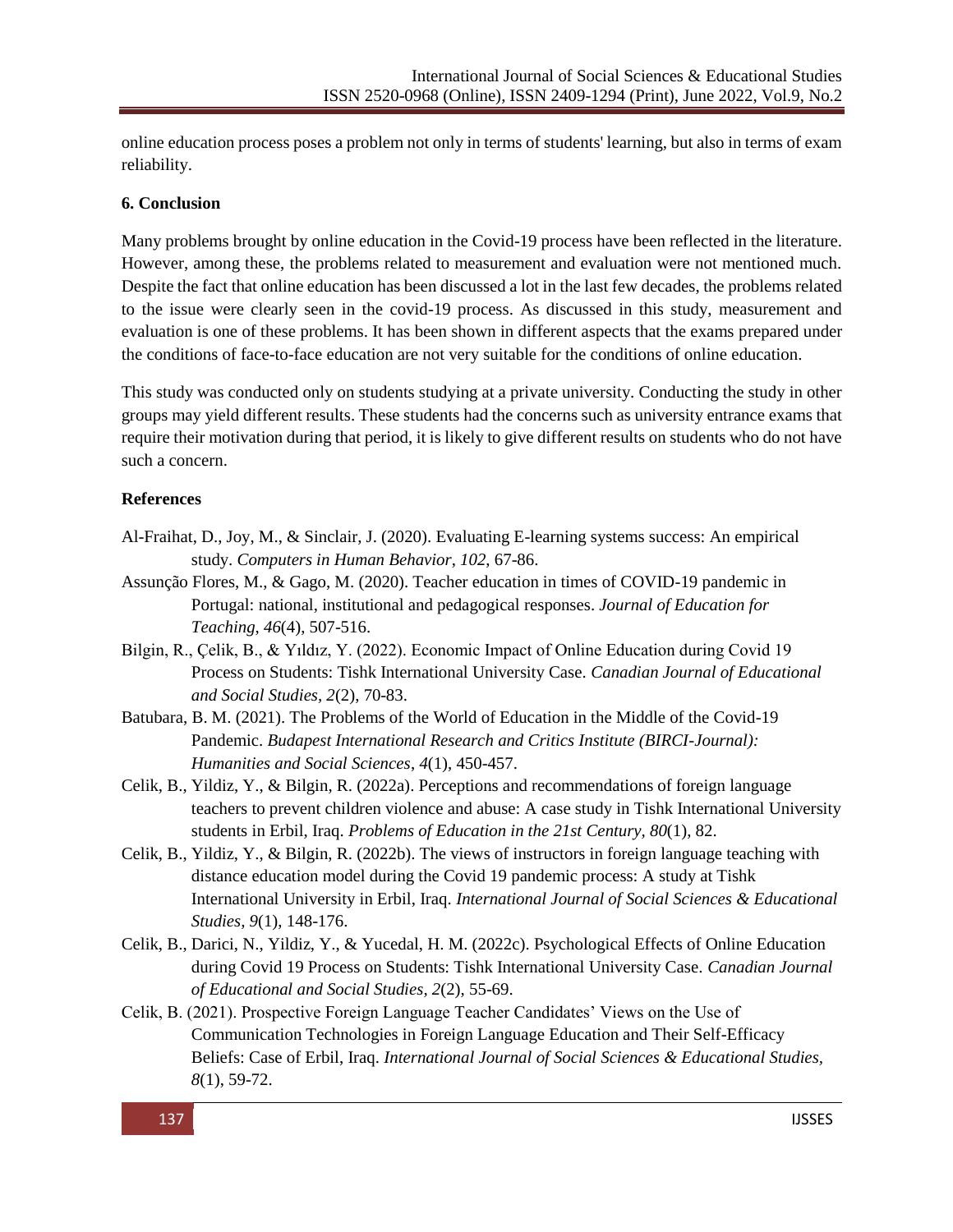- Celik, B. (2019a). Method Selection, Basic Methods and Different Orientations in Foreign Language Teaching. *International Journal of Social Sciences & Educational Studies, 5*(3), 237-245.
- Celik, B. (2019b). Relationship between foreign language learning and exam stress with gender: A study on Tshik International University Preparatory School students, Iraq. *International Journal of Social Sciences & Educational Studies, 5*(3), 311-322.
- Crooks, T. (2001, September). The validity of formative assessments. In *British Educational Research Association Annual Conference, University of Leeds* (pp. 13-15).
- Daniels, L. M., Goegan, L. D., & Parker, P. C. (2021). The impact of COVID-19 triggered changes to instruction and assessment on university students' self-reported motivation, engagement and perceptions. *Social Psychology of Education*, *24*(1), 299-318.
- Daskan, A., & Yildiz, Y. (2020). Blended learning: A potential approach to promote learning outcomes. *International Journal of Social Sciences & Educational Studies*, *7*(4), 103-108.
- Dixson, D. D., & Worrell, F. C. (2016). Formative and summative assessment in the classroom. *Theory into Practice*, *55*(2), 153-159.
- Driessen, E., Van Tartwijk, J., Van Der Vleuten, C., & Wass, V. (2007). Portfolios in medical education: why do they meet with mixed success? A systematic review. *Medical Education*, *41*(12), 1224-1233.
- Dutta, S., & Smita, M. K. (2020). The impact of COVID-19 pandemic on tertiary education in Bangladesh: students' perspectives. *Open Journal of Social Sciences*, *8*(09), 53.
- Fisher, D. & Frey, N. (2007), *Checking for understanding*. Virginia. Association for Supervision and Curriculum Development.
- Fisher, D., & Frey, N. (2014). *Checking for understanding: Formative assessment techniques for your classroom* (2nd ed.). Alexandria, VA: ASCD Publication.
- Hancock, C. R. (1994). *Alternative Assessment and Second Language Study: What and Why?* ERIC Digest.
- Henaku, E. A. (2020). COVID-19 online learning experience of college students: The case of Ghana. *International Journal of Multidisciplinary Sciences and Advanced Technology*, *1*(2), 54-62.
- Henerson, M. E., Morris, L. L., & Fitz-Gibbon, C. T. (1987). *How to measure attitudes*. Sage.
- Kizlik, B. (2012). Measurement, assessment, and evaluation in education. *Retrieved October*, *10*, 2015.
- Lester, P. E., Inman, D., & Bishop, L. K. (2014). *Handbook of tests and measurement in education and the social sciences*. Rowman & Littlefield.
- McAlpine, M. (2002). *Principles of assessment*. Luton: CAA Centre, University of Luton.
- Perera-Diltz, D. M., & Moe, J. L. (2014). Formative and summative assessment in online education. *Journal of Research in Innovative Teaching*, *7*(1).
- Rasheed, R. A., Kamsin, A., & Abdullah, N. A. (2020). Challenges in the online component of blended learning: A systematic review. *Computers & Education*, *144*, 103701.
- Ruiz‐Primo, M. A., & Furtak, E. M. (2007). Exploring teachers' informal formative assessment practices and students' understanding in the context of scientific inquiry. *Journal of Research in Science Teaching*, *44*(1), 57-84.
- Shepard, L. A. (2005). Linking formative assessment to scaffolding. *Educational Leadership*, *63*(3), 66- 70.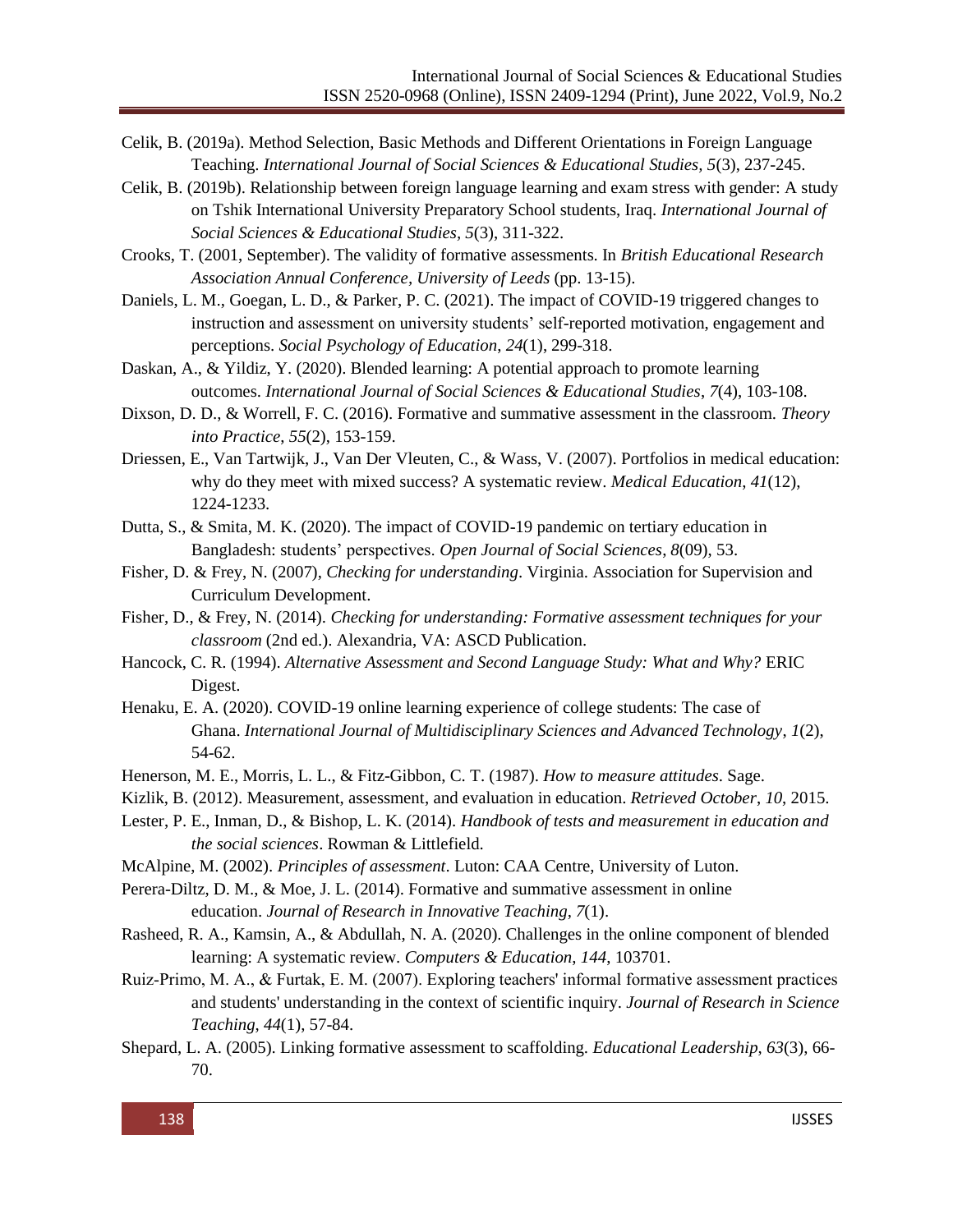- Taras, M. (2009). Summative assessment: The missing link for formative assessment. *Journal of further and Higher Education*, *33*(1), 57-69.
- Tosun, M., & Yildiz, Y. (2015a). The role of moral values and systematic informing in aim-based education. *International Journal of Social Sciences & Educational Studies*, *2*(2), 40-44.
- Tosun, M., & Yildiz, Y. (2015b). Extracurricular Activities as Warm-Ups in Language Teaching. *International Journal of Social Sciences & Educational Studies*, *2*(1), 62-64.
- Ulker, V., & Yildiz, Y. (2021). The implementation of the authentic assessment in EFL classes in Erbil. *International Journal of Social Sciences & Educational Studies*, *8*(2), 206-221.
- Walsh, F. (2020). Loss and resilience in the time of COVID-19: Meaning making, hope, and transcendence. *Family Process*, *59*(3), 898-911.
- Wilcha, R. J. (2020). Effectiveness of virtual medical teaching during the COVID-19 crisis: Systematic review. *JMIR Medical Education*, *6*(2), e20963.
- Zhang, C., Yan, X., & Wang, J. (2021). EFL teachers' online assessment practices during the COVID-19 pandemic: Changes and mediating factors. *The Asia-Pacific Education Researcher*, *30*(6), 499-507.